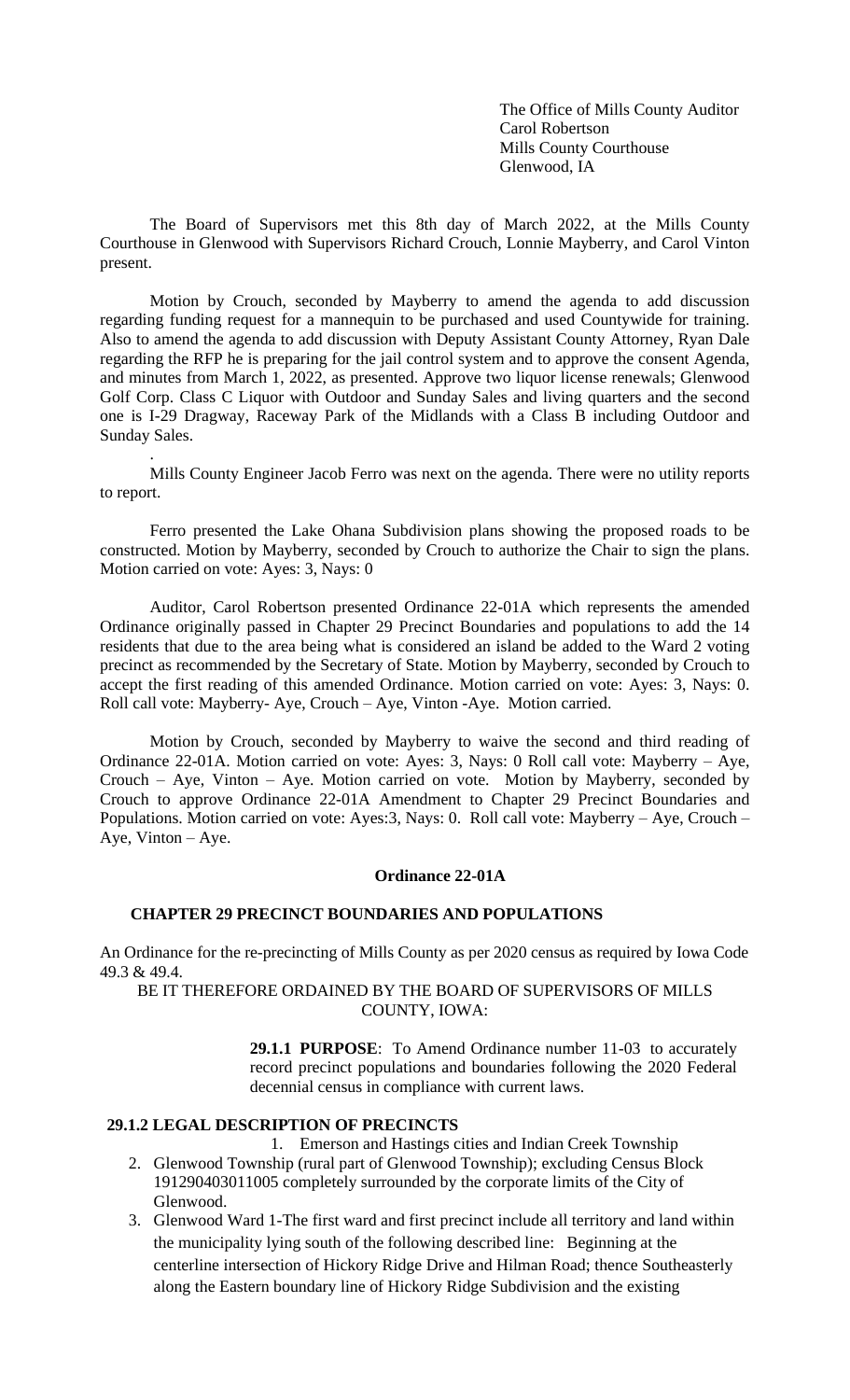corporate limit line to the Westerly line of Lot 6 of Bradley and Bowman's Addition of Lot 14 and the existing corporate limit line; thence Easterly along said corporate limit line to a point on the East line of said Bradley and Bowman's Addition of Lot 14; thence Northerly along the existing corporate limit line to the intersection of the centerline of Green Street and West corporate limits; thence easterly along the centerline of Green Street to the centerline of Grove Street; thence northerly along the centerline of Grove Street to the centerline of Coolidge Street; thence easterly along the centerline of Coolidge Street to the centerline of Walnut Street; thence northerly along the centerline of Walnut Street to the centerline of Third Street; thence easterly along the centerline of Third Street to the centerline of Linn Street; thence northerly along the centerline of Linn Street to the centerline of Fourth Street; thence easterly along the centerline of Fourth Street to the east corporate limits.

- 4. Glenwood Ward 2-The second ward and second precinct include all territory and land within the municipality lying north and west of the following describe line: Beginning at the intersection of the centerline of Green Street and the west corporate limits; thence easterly along the centerline of Green Street to the centerline of Grove Street; thence northerly along the centerline of Grove Street to the centerline of Coolidge Street; thence easterly along the centerline of Coolidge Street to the centerline of Walnut Street; thence northerly along the centerline of Walnut Street to the centerline of Fourth Street; thence westerly along the centerline of Fourth Street to the centerline of Locust Street thence northerly along the centerline of Locust Street to the north corporate limits. Includes Census Block 191290403011005 - from Glenwood township
- 5. Glenwood Ward 3-The third ward and third precinct include all territory and land within the municipality lying east and north of the following described line: Beginning at the intersection of the centerline of Locust Street and the north corporate limits; thence southerly along the centerline of Locust Street to the centerline of Fourth Street; thence easterly along the centerline of Fourth Street to the centerline of Walnut Street; thence southerly along the centerline of Walnut Street to the centerline of Third Street; thence easterly along the centerline of Third Street to the centerline of Linn Street; thence northerly along the centerline of Linn Street to the centerline of Fourth Street; thence easterly along the centerline of Fourth Street to the east corporate limits.
- 6. Deer Creek & White Cloud Townships
- 7. Henderson City and Anderson Township
- 8. Malvern City and Mills County portion of Tabor(north of Mills/Fremont County line) & Silver Creek, Center & Rawles Townships
- 9. Oak and Saint Marys Townships
- 10. Pacific Junction City and Plattville & Lyons Townships
- 11. Silver City and Ingraham Township

# 29.1.3 **STATEMENT OF POPULATION OF EACH PRECINCT:** The subsections below correspond to the same subsection in 29.1.2.

- 1. Population is 827
- 2. Population is 1,251
- 3. Population is 1,548
- 4. Population is 1,825
- 5. Population is 1,714
- 6. Population is 325
- 
- 7. Population is 409
- 8. Population is 2,673
- 9. Population is 2,809
- 10. Population is 594
- 11. Population is 509
	- For a total of 14,484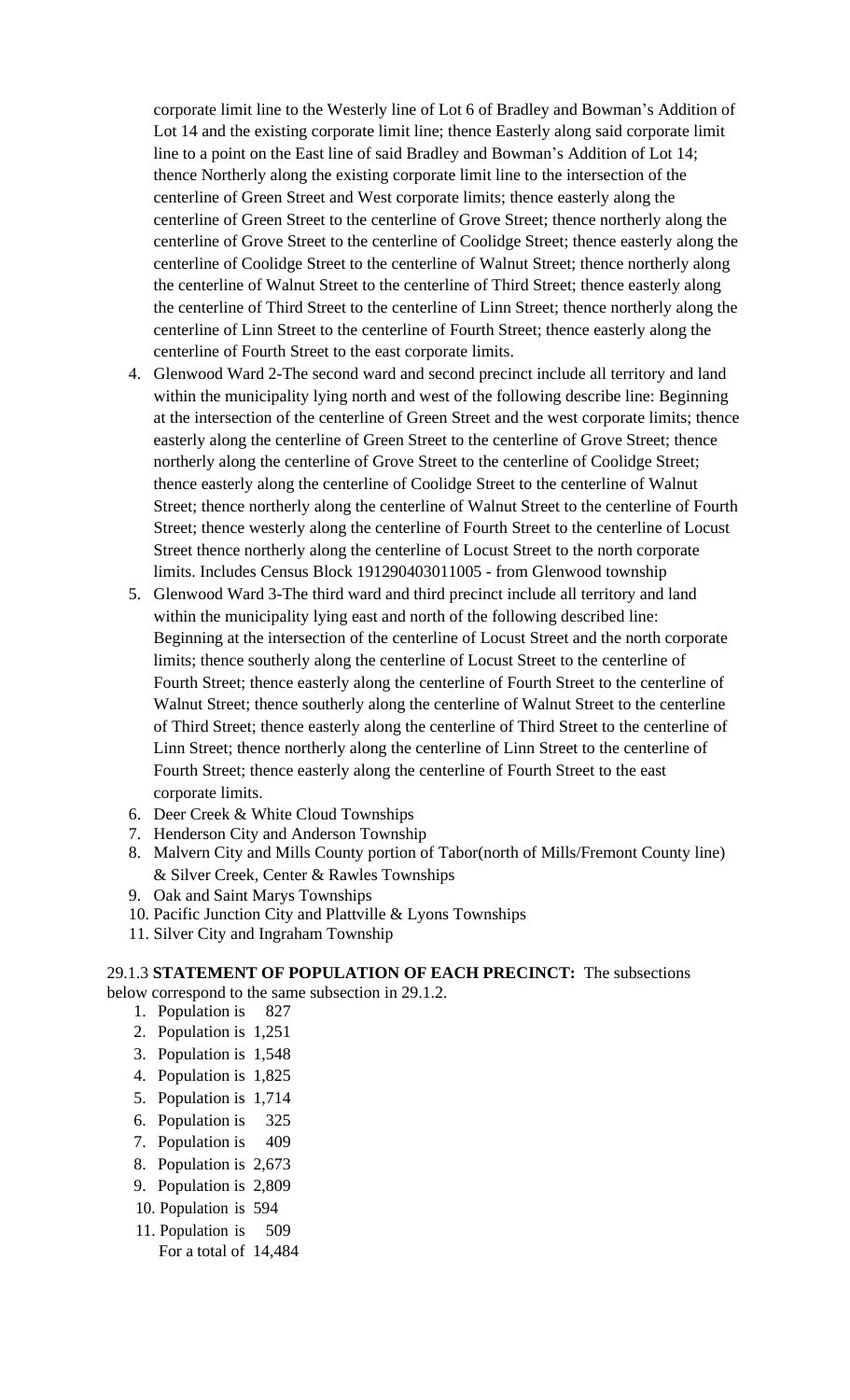Motion by Crouch, seconded by Mayberry to also approve an Agreement with the City of Glenwood and Mills County outlining the addition of 14 residents that would be voting in Ward 2 with split codes specific to the Elections they would be authorized to vote in. The City of Glenwood would also be signing this agreement at their March 8, 2022 City Council meeting so all paperwork could be sent to the Secretary of State for re-precincting from the 2020 census results. Motion carried on vote: Mayberry – Aye, Crouch – Aye, Vinton – Aye.

Treasurer, Jill Ford joined the session to request approval to purchase a computer for her office to replace an outdated one. Motion by Mayberry, seconded by Crouch to authorize the purchase of a desktop computer from CDW in the amount of \$1811.98. Motion carried on vote: Ayes: 3, Nays: 0.

Auditor, Carol Robertson presented the FY2023 ISAC Insurance Renewal for approval and signature of the Chair. Motion by Mayberry, seconded by Crouch to approve the renewal and authorize the Chair to sign. Motion carried on vote: Ayes: 3, Nays: 0.

The Auditor also presented the Business Property Tax Applications, received from Assessor, Christina Govig to be approved for FY 22-23. Motion by Mayberry, seconded by Crouch to approve the BPTC applications and authorize the Chair to sign. Motion carried on vote: Ayes: 3, Nays:0.

Gabe Barney, EMA Coordinator was present to discuss the County Safety Budget previously done by Larry Hurst. Barney said he had plans to update the policy that was written in 1998 and to re-establish the Committee to become compliant with our Insurance Company. Barney requested additional funding of between \$2000-\$3000 to be compensated to him for taking this department when he feels he already has a lot to accomplish with his current undertaking of being appointed to EMA Coordinator at Larry Hurst's retirement. Since this was for discussion purposes only, the Board will take under advisement since there was not a salary allocated for this department.

Tom Mulholland, Rachel Reis, Glenwood Chamber, Joe George, Malvern City Administrator and Leslie Foss, KPE Architect joined the session at this time to discuss a request from Mulholland for funding from the County to assist with re-building his grocery store that was lost due to a fire in December. Mulholland explained he is still working with the Insurance Company and has also applied for several grants; one being the Emergency Catalyst Fund and IEDA to assist with rebuilding his grocery store. He has not settled on a final plan yet, but knows that his Insurance will not cover the costs to build another store in the City of Malvern. Mulholland stated what a hardship it has been in his community to not have a grocery store. There are many elderly in the community that are struggling to get these services. He mentioned he wants to build something that will sustain the community and be able to be sold when he decides to retire in a few years. He is still looking at designs and once he has an idea of the cost, he is wondering if the Supervisors would be willing to assist with some financial assistance for this project from the ARPA funds. Mulholland said he is looking for any support he can gain. The Board agreed that in order for the County to grow, businesses are important to be sustained in the small communities. They told Mulholland that when he has some firmer costs to return for his request. No action was taken on this item as it was discussion only.

Motion by Mayberry seconded by Crouch to open the Public Hearing at 10:30 a.m. for the FY22- 23 Maximum Levy hearing. Motion carried on vote: Ayes: 3, Nays: 0. There being no public or written comments received, the hearing was closed at 10:35 a.m. Roll call vote: Mayberry – Aye, Crouch – Aye, Vinton – Aye.

Motion by Mayberry, seconded by Crouch to approve Resolution 22-05 Approval of the FY22-23 Maximum Property Tax Levy. Motion carried on vote: Ayes: 3, Nays: 0. Roll call vote: Mayberry – Aye, Crouch – Aye, Vinton – Aye.

# **RESOLUTION NO. #22-05 APPROVAL OF FY22/23 MAXIMUM PROPERTY TAX DOLLARS**

WHEREAS, Mills County Supervisors, preparing the Fiscal Year 2022/2023 Budget, have considered the proposed FY22/23 county maximum property tax dollars for both General County Services and Rural County Services, and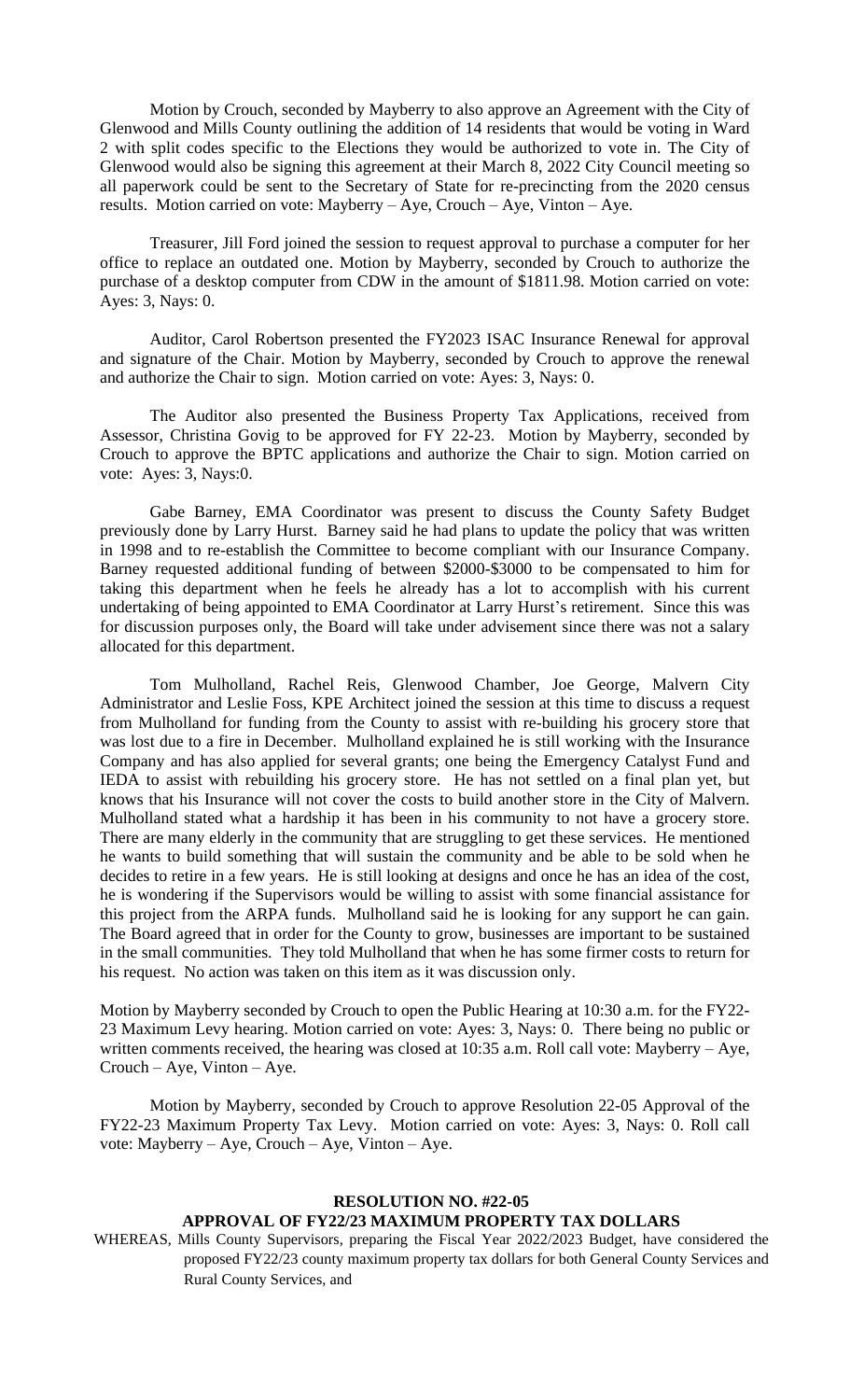- WHEREAS, a notice concerning the proposed county maximum property tax dollars was published as required and posted on county web site and/or social media accounts if applicable, and
- WHEREAS, a public hearing concerning the proposed county maximum property tax dollars was held on March 8, 2022,
- NOW THEREFORE, BE IT IS RESOLVED by the Board of Supervisors of Mills County, Iowa, that the maximum property tax dollars for General County Services and Rural County Services for FY22/23 shall not exceed the following:

General County Services – 3.5% Rural County Services - 3.95%

The Maximum Property Tax dollars requested in General County Services for FY22/23 represents a decrease of 4.35% and the Rural County Services of a decrease of 11.43% from the Maximum Property Tax dollars requested for FY22/23 but does not represent an increase of 102% from the Maximum Property Tax dollars request for FY-22-23.

Motion by Crouch, seconded by Mayberry to approve Resolution 22-06 to set the date for the final public hearing for the FY22-23 Budget for 10:00 a.m. on March 29, 2022. Motion carried on vote: Ayes: 3, Nays: 0. Roll call vote: Mayberry – Aye , Crouch – Aye, Vinton – Aye

#### **RESOLUTION #22-06**

### **TO FIX A DATE AND TIME FOR THE SECOND PUBLIC HEARING TO RECEIVE COMMENTS ON THE FY22/23 BUDGETARY EXPENDITURES AND REVENUES**

WHEREAS, Mills County Supervisors, preparing the Fiscal 2022/2023 Budget, having held the first Public

Hearing on the proposed FY22/23 Maximum Property Tax Dollars on March 8, 2022, at 10:30 am.

WHEREAS, at which time the Board at this time sets March 29, 2022, at 10:00 am as the date and time to adopt the full budget and will exceed the Maximum Levy amounts as approved in the Maximum

Levy Resolution 22-05.

NOW THEREFORE, IT IS RESOLVED by the Board of Supervisors of Mills County, Iowa, that said Second

Public Hearing to be held according to the laws applicable per SF634.

Deputy Assistant County Attorney, Ryan Dale, along with Chris Nieland of Western Iowa Network joined the session at this time along with Jeff Roiland of WIN and Brian Enga of Vantage Point joining via zoom. Nieland updated that Phase 1 of the Broadband project including Glenwood South, Mineola & Silver City will be complete by the end of March and final billing will be sent at that time. This part of the project is being paid by Flood Recovery Fund dollars. Enga shared the work that Vantage Point had completed and what they will continue to do to support Phase 2 of the County portion of the project. Nieland presented an addendum to be approved including the County's share of the cost of the project to be \$532,432.27 to be paid from ARPA funding along with Contracts to be signed by the Chair. Nieland & Roiland also discussed with the board that the revenues the County will receive from the ownership of the fiber will be made quarterly if this is agreeable once Phase 1 is complete. Motion by Crouch, seconded by Mayberry to authorize the Chair to sign the Phase 2 contracts for the build out of Fiber. Motion carried on vote: Ayes: 3, Nays: 0.

Motion by Crouch, seconded by Mayberry to go into closed session at the request of Susan Wiegel, Communications/E-911 Director along with Michael Galloway, HR Attorney for Ahlers & Cooney, Ryan Dale, Deputy Assistant County Attorney per Iowa Code 21.5.1 (i) to evaluate the professional competency of an individual whose appointment, hiring, performance or discharge is being considered when necessary to prevent needless and irreparable injury to that individual's reputation and that individual requests a closed session at 11:11 a.m. Motion carried on vote: Ayes: 3, Nays: 0. Roll call vote: Mayberry- Aye, Crouch – Aye, Vinton – Aye.